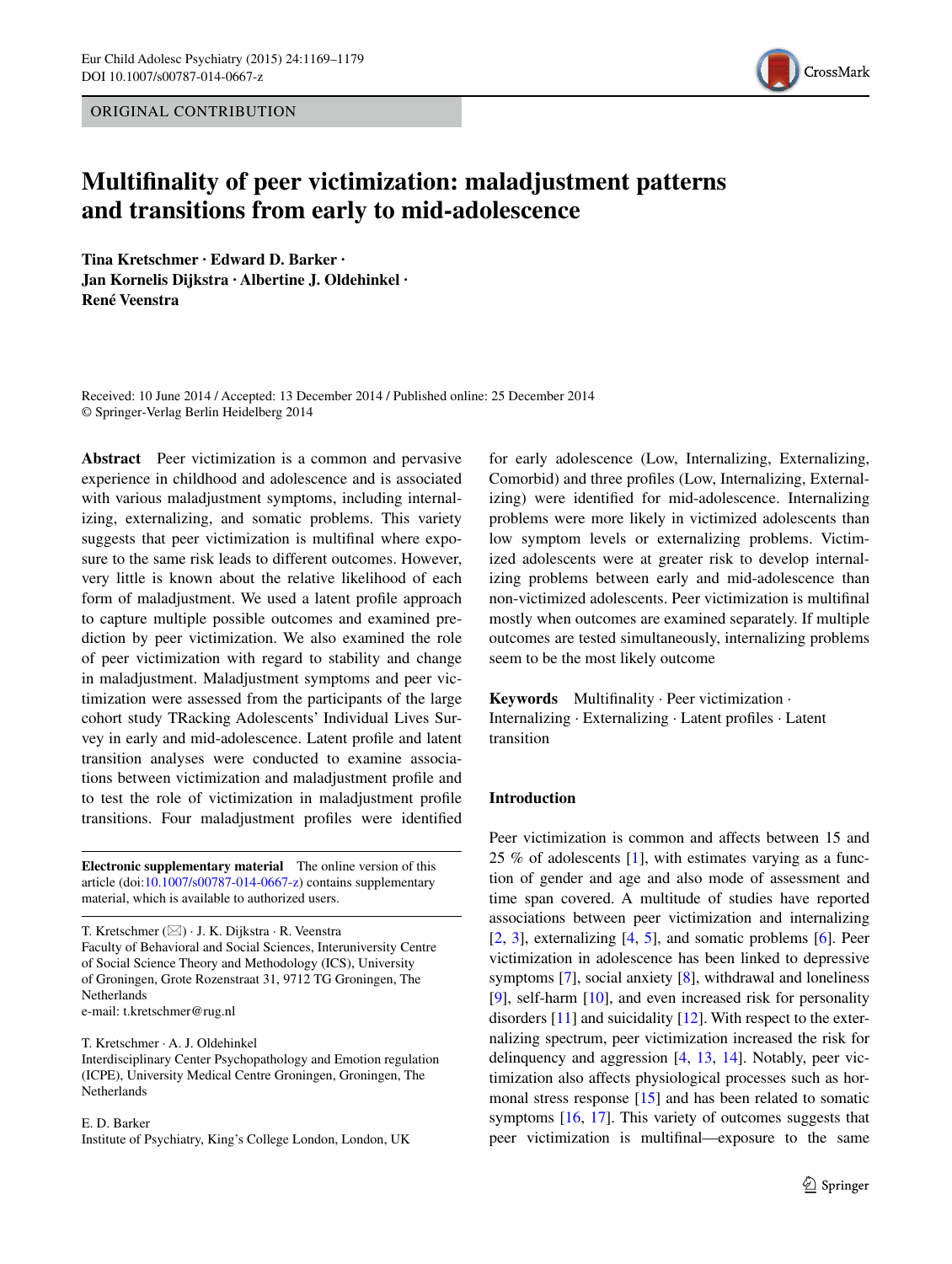adversity can result in several forms of maladjustment [[18,](#page-9-10) [19\]](#page-9-11). Put differently, multifinality describes heterogeneity in outcomes of particular risk or adverse experiences [\[18](#page-9-10)]. The concept has been derived from general systems theory [\[20](#page-9-12)] and specifies that "ongoing dynamic transaction[s] of risk and protective processes experienced uniquely by individuals will eventuate in different outcomes unfolding over the course of development" (p.11, [[18\]](#page-9-10)). Naturally, understanding mechanisms of multifinality of peer victimization requires the assessment and analysis of at least two types of maladjustment, thus, studies that focused on one outcome exclusively [\[4](#page-8-3), [16](#page-9-8), [21](#page-9-13)] can inform about sizes of associations between peer victimization and extent of a specific maladjustment problem such as depressive symptoms. These studies, however, do not account for co-occurrence of several different types of maladjustment and are not able to shed light on the relative likelihood of a specific problem compared to other forms of maladjustment.

Some studies [\[22](#page-9-14)[–27](#page-9-15)] have examined more than one outcome, often by controlling for overlap using potentially comorbid or co-occurring outcomes as covariates in regression models. This approach informs about patterns of associations between victimization and specific types of maladjustment (e.g., internalizing) while controlling for other types (e.g., externalizing). However, examining different types of maladjustment in separate models only allows for eyeballing differences in effect sizes but such models do not address several outcomes at the same time and are therefore not suited to inform about the relative likelihood of particular types of maladjustment. Perren, Ettekal, and Ladd [\[14](#page-9-6)] estimated a structural equation model in which externalizing and internalizing problems were simultaneously tested as outcomes of peer victimization thus controlling for overlap between both types of maladjustment. Although their model describes multifinality in showing that both maladjustment types were associated with peer victimization, it did not inform about the relative likelihood of either one type of maladjustment compared to the other.

Explicitly tackling multifinality of peer victimization, Hanish and Guerra [\[28](#page-9-16)] used cluster analyses to identify patterns of maladjustment in children, revealing that victimization rates were significantly higher in the externalizing, disliked, and symptomatic clusters compared to others. Their study represents a valuable comparison of different types of maladjustment and the cluster analytic approach responds to calls for person-centered techniques when examining individual functioning [\[29](#page-9-17)].

#### **Current study**

Based on the literature on peer victimization, we argue that examining multiple outcomes simultaneously is informative because maladjustment symptoms tend to cooccur and should be studied as such. The variety of types of maladjustment as a consequence of peer victimization needs to be taken into account in statistical analyses. Responding to this need, we aimed to extend previous findings on the association between peer victimization and maladjustment symptoms in adolescence using a longitudinal person-centered approach and information on withdrawal and anxiety as symptoms from the internalizing spectrum, delinquency and aggression from the externalizing spectrum, and somatic complaints. These symptoms represent common adjustment problems in adolescence and simultaneously denote well-studied outcomes of peer victimization.

We drew on the advantages of latent profile analyses to identify maladjustment profiles characterized by distinct maladjustment symptom endorsement patterns: (1) classification probabilities are assigned, thus analyses that follow on from latent profile analyses control for misclassification error, (2) fit diagnostics are provided, and (3) covariates can be tested without biasing profile derivation [[30,](#page-9-18) [31](#page-9-19)]. Once profiles were derived, we examined associations with peer victimization. Based on prior research, we hypothesized that profiles with higher levels of maladjustment symptoms would be more common in victimized adolescents. The latent profile approach yields estimates of relative risk. We were thus able to elucidate whether, for instance, a maladjustment pattern of high delinquency and aggression but low anxiety and withdrawal is more likely following victimization or whether, for instance, a pattern high in withdrawal, anxiety, and somatic complaints is more likely. This analytic strategy meant that we were able to simultaneously model a range of possible outcomes.

We further examined whether peer victimization contributed to change in maladjustment using latent transition analyses. Latent transition analyses are longitudinal extensions of latent profile analyses that capture profile movements over time. In brief, latent profile models are estimated for each time point and probabilities for profile transitions can be estimated across different levels of a covariate. For instance, an adolescent who initially shows a well-adjusted profile but becomes exposed to peer victimization may show a maladjusted profile later on whereas another adolescent who is not victimized remains well adjusted. Latent transition analyses neatly inform about developmental dynamics and the role of victimization on stability and change in maladjustment. In sum, our analyses not only respond to calls for person-centered analytic approaches but also elucidate the relative likelihood of particular and previously established outcomes of peer victimization in the presence of other possible outcomes.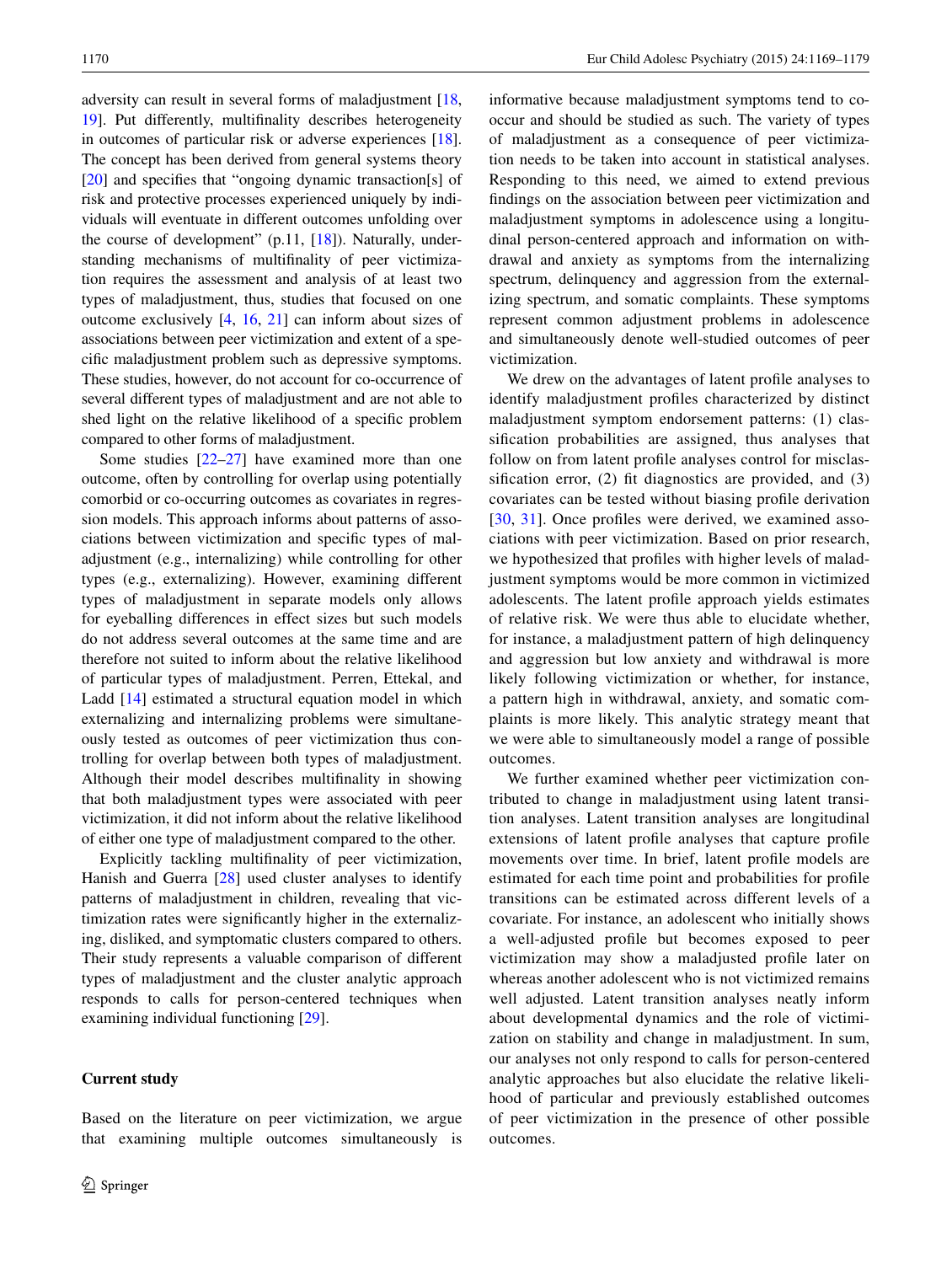#### **Method**

## Participants

This study includes data from the second and third wave of the TRacking Adolescents' Individual Lives Survey (TRAILS), corresponding to early and mid-adolescence. TRAILS is a prospective cohort study of Dutch adolescents, with bi- or triennial follow-up assessments. Initially, 135 schools were approached of which 122 agreed to participate. Parents were informed about the study and both parents and children were asked to provide informed consent for study participation. Ethical approval for the study was obtained from the Dutch national ethics committee Centrale Commissie Mensgebonden Onderzoek. A total of  $n = 2.935$  children were invited to participate of whom  $n = 2,230$  did so at the first wave in 2001 (mean age 11.6 years). Initial participation was more likely when adolescents were female, from higher socioeconomic status background, and showed better school performance. Retention at wave two was excellent at 96.4  $\%$  ( $n = 2,149$ ) and at wave three 81.4 % ( $n = 1,816$ ) participants were still in the study. Those lost to attrition were more often male, of non-Western ethnicity, with divorced parents, low socioeconomic status, low IQ and academic achievement, poor physical health and externalizing problems as well as low peer status [[32\]](#page-9-20). More detail about the study is published elsewhere [[33,](#page-9-21) [34](#page-9-22)]. Data collection for the waves used here took place when adolescents were on average 13.6 years old and again when adolescents were on average 16.3 years old.

### Measures

*Maladjustment* in early and mid-adolescence was assessed with the Youth Self-Report [[35,](#page-9-23) [36](#page-9-24)] using five subscales with identical item content at both occasions and a response range from 0 (never) to 2 (definitely/often). Withdrawal/ depression ('withdrawal') consisted of eight items such as "I am rather alone than with others". Anxiety/depression ('anxiety') consisted of 13 items, for example "I'm afraid of certain animals, situations and places". Somatic complaints ('somatic') consisted of ten items like "I have headaches for no specific reason". Delinquent behavior ('delinquency') was measured on a 15-item scale (e.g., "I do not live by the rules at home or at school") and aggressive behavior ('aggression') was measured on a 17-item scale (e.g., "I fight a lot"). Internal consistency ranged from  $\alpha = 0.69$  to 0.83.

*Peer Victimization* was assessed in early and midadolescence, enabling the analysis of effects of acute or short-term as well as more enduring victimization. The self-report assessment in early adolescence was conducted using the item "Were you bullied?" from a life events scale developed specifically for TRAILS that covered the past 2 years. Adolescents responded to this question with yes (1) or no (0). The teacher assessment in early adolescence was conducted using a three-item scale ("Student is target of gossip", "Student is excluded from activities", and "Student is ignored when someone is mad at him/her"; response range  $1 =$  never to  $5 =$  always) developed for TRAILS with high internal consistency ( $\alpha = 0.85$ ).

The self-report assessment in mid-adolescence was conducted using the event history calendar interview [\[37](#page-9-25)], which assessed events that had occurred between the very first TRAILS assessment at age 11 (preceding the early adolescent assessment) and the current assessment as well as the precise timing of the event. We utilized the item that referred to being a victim of bullying (yes/no response and follow-up question to determine timing). Of those who completed the EHC ( $n = 1,513$ ),  $n = 402$  (26.6 %) reported at least one instance of being victimized. We used information about timing to determine whether victimization had already taken place before the early adolescent assessment ( $n = 284$ , 12.8 %) or whether victimization had also occurred between early and mid-adolescence  $(n = 107)$ , 4.8 %).

### Statistical analyses

Following derivation of maladjustment profiles, we examined their prediction by self- and teacher-reported victimization, and examined whether transitions between profiles were similar for adolescents with different victimization histories. Latent profile analyses were conducted using full information maximum likelihood estimation and latent transition analyses were based on cases with victimization information.

For the first step, we used a cross-sectional mixture model procedure (LPA) to derive maladjustment profiles and examine their associations with peer victimization. LPA identifies unobserved population heterogeneity based on continuously measured responses to several variables and yields a nominal variable that reflects the latent profile for which an individual has the highest probability and which subsequently functions as dependent variable. Models with increasing numbers of profiles were compared and the decision for the best fitting solution was based on entropy (preferably >0.80), group size (no group smaller than 5 % of the full sample), Bayesian information criterion (BIC), and Lo–Mendell–Rubin (LMR) test. In the second step, latent profiles were related to victimization using R3STEP in Mplus 7 which examines links between latent profiles and a covariate without biasing the LPA [[30\]](#page-9-18). This procedure corrects for classification error [[38\]](#page-9-26). In the third step, we modeled the transition from maladjustment profile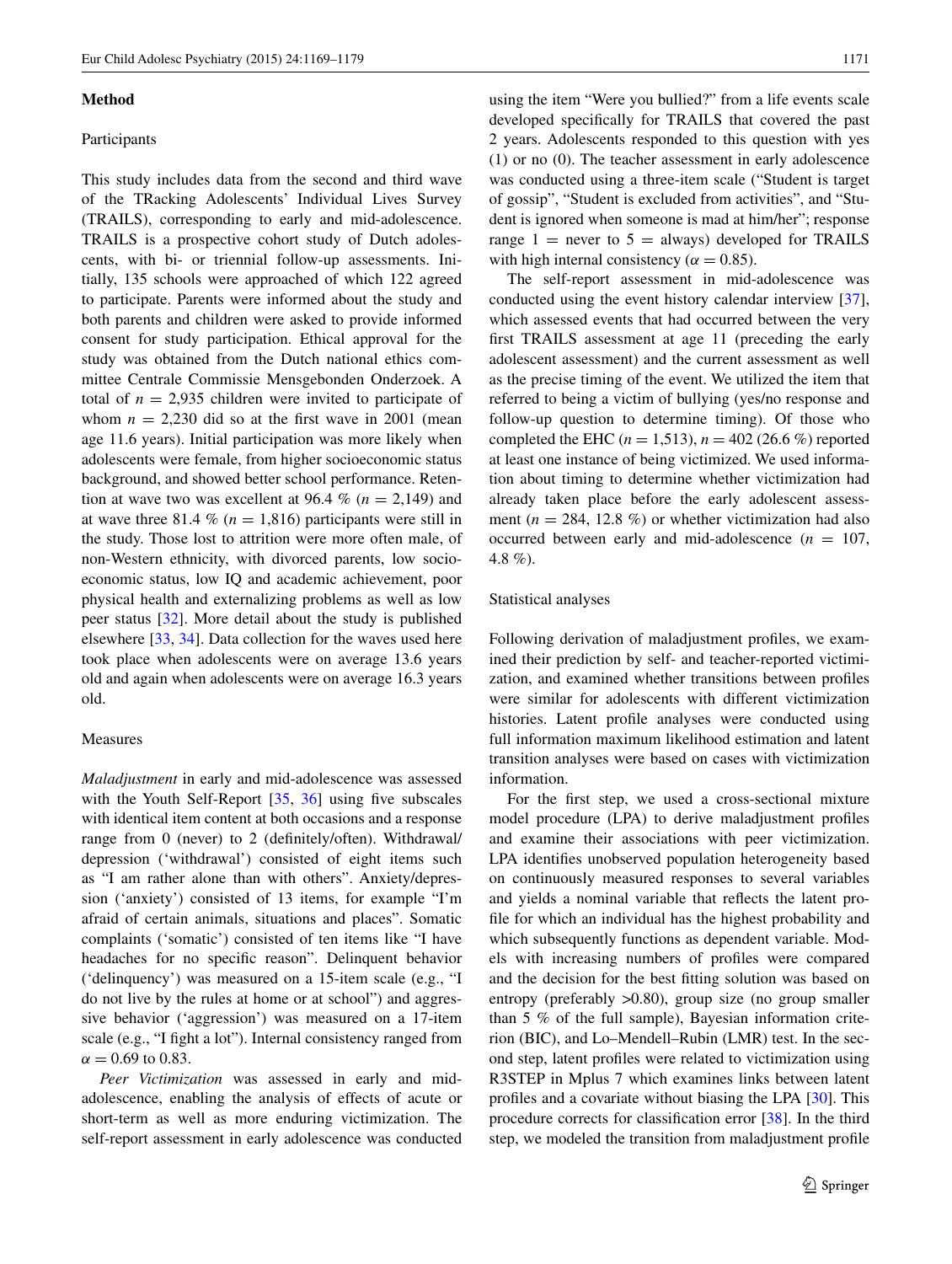in early to mid-adolescence (LTA) both covariate-free and with victimization included as covariate using an adjusted version of the Mplus user manual example 8.13 [\[39](#page-9-27)]. These models inform whether peer victimization affected the probability to transition from one profile to another.

#### **Results**

#### Descriptive analyses

Means and standard deviations are depicted in Table [1](#page-3-0) and pairwise correlations can be found in Table [2.](#page-4-0) Maladjustment symptoms were inter-related at both assessments with associations ranging from modest  $(r = 0.12)$  between anxiety and delinquency in mid-adolescence) to strong  $(r = 0.67)$  between withdrawal and anxiety). Generally, lower coefficients were yielded for associations between internalizing and externalizing symptoms. Stability of maladjustment symptoms was moderate and ranged from 0.50 for somatic complaints to 0.55 for anxiety. Self-reported victimization in early adolescence was associated with all maladjustment symptoms in early adolescence. Moreover, self-reported victimization in early adolescence was associated with withdrawal, anxiety, somatic complaints, and aggression in mid-adolescence. Victimization assessed in mid-adolescence was also stably linked to most maladjustment symptoms with victimized adolescents showing higher withdrawal, anxiety, somatic complaints, and aggression in early and mid-adolescence. The pattern for teacher-reported victimization was similar although associations were more modest and no correlations were found between victimization and mid-adolescent delinquency or aggression. Finally, teacher and self-reports correlated

<span id="page-3-0"></span>**Table 1** Descriptive statistics of study measures

|                                  | M    | SD   | Range      |
|----------------------------------|------|------|------------|
| Maladjustment early adolescence  |      |      |            |
| Withdrawal                       | 0.38 | 0.32 | $0 - 1.75$ |
| Anxiety                          | 0.29 | 0.29 | $0 - 2.00$ |
| Somatic complaints               | 0.30 | 0.28 | $0 - 1.50$ |
| Delinquency                      | 0.32 | 0.24 | $0 - 1.40$ |
| Aggression                       | 0.31 | 0.23 | $0 - 1.47$ |
| Maladjustment mid-adolescence    |      |      |            |
| Withdrawal                       | 0.34 | 0.30 | $0 - 1.88$ |
| Anxiety                          | 0.31 | 0.29 | $0 - 1.92$ |
| Somatic complaints               | 0.33 | 0.29 | $0 - 1.70$ |
| Delinquency                      | 0.26 | 0.20 | $0 - 1.53$ |
| Aggression                       | 0.31 | 0.24 | $0 - 1.53$ |
| Teacher-rated peer victimization | 1.37 | 0.59 | $1 - 5$    |

moderately and the different self-assessment also showed significant albeit moderate overlap.

Latent maladjustment profiles in early and mid-adolescence

Models with increasing numbers of profiles were computed for early and mid-adolescent maladjustment symptoms (supplementary material). While in mid-adolescence the three-profile solution yielded the BIC closest to zero and the best entropy, the best solution for early adolescence was less obvious. Here, BIC increasingly deviated from zero, the more classes were added. Yet the LMR statistic suggested a four-profile model, which also had a better entropy than the three-profile model. In light of these comparisons, and considering interpretability of classes, we retained four maladjustment profiles for early adolescence and three maladjustment profiles for mid-adolescence.

Figure [1](#page-5-0) depicts raw symptom scores for the four early adolescence maladjustment profiles. The largest group (58.1 %, Low in the following) showed low levels across the symptom spectrum whereas approximately one in four adolescents presented with elevated levels of withdrawal, anxiety, and somatic symptoms (Internalizing, 24.2 %); 10.5 % of adolescents showed considerably higher levels of delinquency and aggression than the majority of adolescents (Externalizing). A small group (7.2 %, Comorbid) showed elevated levels of all symptoms.

Turning to mid-adolescence, the three-profile solution (Fig. [2](#page-5-1)) yielded a large group (Low, 69.4 %) with invariably low scores across the symptom spectrum, one group of adolescents who scored high on aggression and delinquency (Externalizing, 16.2 %) and one group who scored high on withdrawal, anxiety, and somatic problems but low on delinquency and aggression (Internalizing, 14.4 %).

# Associations between maladjustment profiles and peer victimization

We next examined associations between maladjustment profiles and peer victimization using Mplus' R3STEP multinomial logistic regression. Adolescents who reported victimization in early adolescence were more likely to present with any early adolescent maladjustment profile when compared to the Low profile: Internalizing versus Low  $\beta = 0.93$ ,  $p < 0.001$ , Externalizing versus Low  $\beta = 0.93$ ,  $p < 0.001$ , and Comorbid versus Low  $\beta = 1.54$ ,  $p < 0.001$ . Victimization also distinguished between the Internalizing and Externalizing profiles:  $\beta = 0.47$ ,  $p = 0.04$ , and between the Comorbid and Internalizing ( $\beta = 0.61$ ,  $p = 0.01$ ) and Comorbid and Externalizing ( $\beta = 1.07$ ,  $p < 0.001$ ) profiles.

We also examined these associations using the midadolescent EHC assessments and largely replicated the results: Those who reported victimization were more likely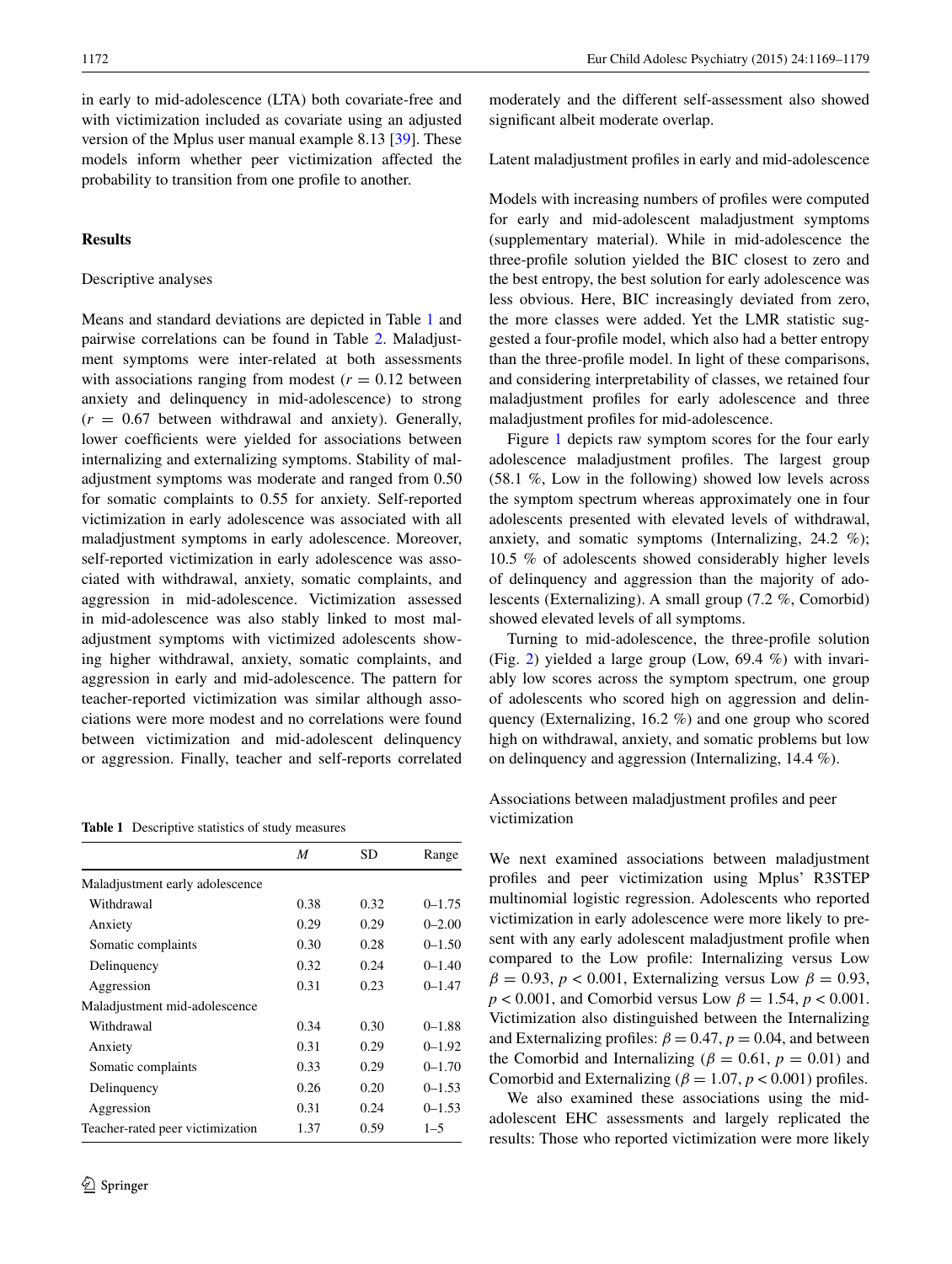|                                                                                                                                                               |           | 2         | ς         |           |           | ७         |           | ∞         | ᢦ         |           |           | ⊴         |
|---------------------------------------------------------------------------------------------------------------------------------------------------------------|-----------|-----------|-----------|-----------|-----------|-----------|-----------|-----------|-----------|-----------|-----------|-----------|
| SR peer victimization (EA)                                                                                                                                    |           |           |           |           |           |           |           |           |           |           |           |           |
| IR peer victimization (EA)                                                                                                                                    | $0.22***$ |           |           |           |           |           |           |           |           |           |           |           |
| SR peer victimization (MA)                                                                                                                                    | $0.32***$ | $0.23***$ |           |           |           |           |           |           |           |           |           |           |
| EA withdrawal                                                                                                                                                 | $0.19***$ | $0.17***$ | $0.18***$ |           |           |           |           |           |           |           |           |           |
| EA anxiety                                                                                                                                                    | $0.24***$ | $0.15***$ | $0.20***$ | $0.63***$ |           |           |           |           |           |           |           |           |
| EA somatic complaints                                                                                                                                         | $0.18***$ | $0.07*$   | $0.11***$ | $0.42***$ | $0.52***$ |           |           |           |           |           |           |           |
| EA delinquency                                                                                                                                                | $0.04*$   | $0.10**$  | 0.01      | $0.25***$ | $0.24***$ | $0.25***$ |           |           |           |           |           |           |
| EA aggression                                                                                                                                                 | $0.16***$ | $0.09*$   | $0.09***$ | $0.40***$ | $0.44***$ | $0.36***$ | $0.64***$ |           |           |           |           |           |
| MA withdrawal                                                                                                                                                 | $0.14***$ | $0.08*$   | $0.19***$ | $0.52***$ | $0.40***$ | $0.22***$ | $0.15***$ | $0.23***$ |           |           |           |           |
| MA anxiety                                                                                                                                                    | $0.17***$ | $0.07*$   | $0.11***$ | $0.42***$ | $0.55***$ | $0.33***$ | $0.10***$ | $0.22***$ | $0.67***$ |           |           |           |
| MA somatic complaints                                                                                                                                         | $0.12***$ | $0.10**$  | $0.23***$ | $0.29***$ | $0.37***$ | $0.50***$ | $0.19***$ | $0.27***$ | $0.42***$ | $0.52***$ |           |           |
| MA delinquency                                                                                                                                                | 0.02      | 0.06      | 0.00      | $0.10**$  | $0.11***$ | $0.15***$ | $0.52***$ | $0.39***$ | $0.15***$ | $0.12***$ | $0.24***$ |           |
| MA aggression                                                                                                                                                 | $0.12***$ | 0.05      | $0.07***$ | $0.22***$ | $0.27***$ | $0.22***$ | $0.40***$ | $0.51***$ | $0.34***$ | $0.39***$ | $0.37***$ | $0.63***$ |
| SR self-report, TR teacher-report, EA early adolescence, MA mid-adolescence                                                                                   |           |           |           |           |           |           |           |           |           |           |           |           |
| <sup>a</sup> Kendall's tau coefficient, all correlation coefficients involving self-reported victimization obtained using point-biserial correlation analyses |           |           |           |           |           |           |           |           |           |           |           |           |
| *** $p < 0.001$ , ** $p < 0.01$ , * $p < 0.05$                                                                                                                |           |           |           |           |           |           |           |           |           |           |           |           |

Eur Child Adolesc Psychiatry (2015) 24:1169-1179 1173

<span id="page-4-0"></span>**Table 2** Pairwise correlations between maladjustment measures and peer victimization

Table 2 Pairwise correlations between maladjustment measures and peer victimization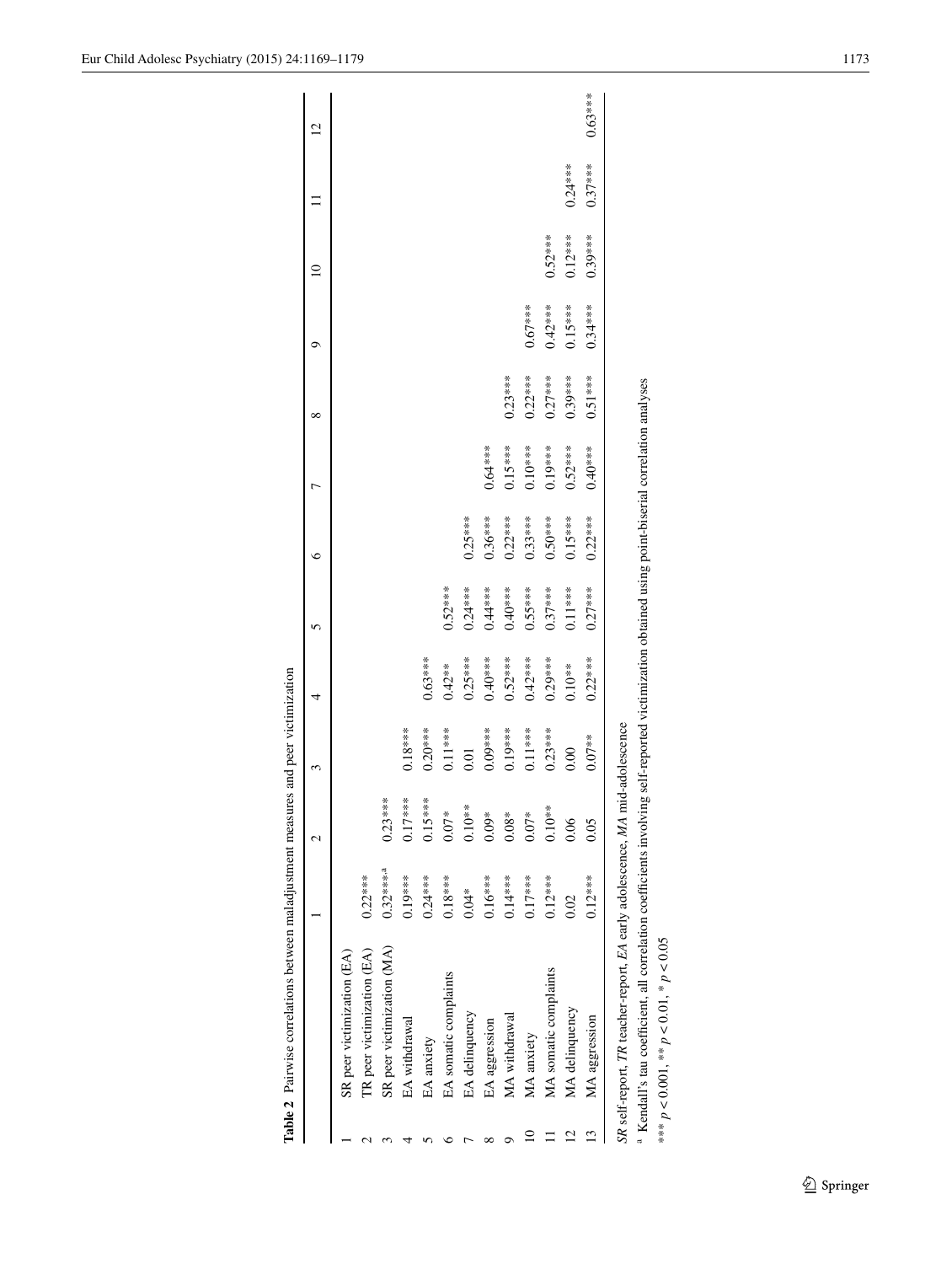<span id="page-5-0"></span>

<span id="page-5-1"></span>to present with an Internalizing ( $\beta = 1.00, p < 0.001$ ) or Comorbid ( $\beta = 1.19$ ,  $p < 0.001$ ) compared to a Low profile in early adolescence. Both the Internalizing ( $\beta = 0.91$ ,  $p < 0.001$ ) and Comorbid ( $\beta = 1.10$ ,  $p < 0.001$ ) profiles were also more likely than the Externalizing profile in victimized adolescents.

Longitudinally, adolescents who reported victimization exposure in early adolescence were more likely to have an Internalizing than Low ( $\beta = 1.03$ ,  $p < 0.001$ ) or Externalizing profile ( $\beta = 0.90$ ,  $p < 0.001$ ). Peer victimization did not distinguish the Externalizing from the Low maladjustment profile. Again, victimization assessed using the EHC differentiated the Internalizing from the Low ( $\beta = 1.12$ ,  $p < 0.001$ ) and from the Externalizing ( $\beta = 1.073$ ,  $p < 0.001$ ) profiles but, in line with results using the early adolescent victimization assessment, did not distinguish the Low and Externalizing profiles.

The pattern for teacher-reported victimization was less pronounced in that it differentiated the Internalizing  $(\beta = 0.53, p = 0.003)$ , Externalizing ( $\beta = 0.60, p = 0.01$ ), and Comorbid ( $\beta = 0.94$ ,  $p < 0.001$ ) profiles from the Low profile; but did not distinguished between the three maladjustment profiles. Longitudinally, teacher-reported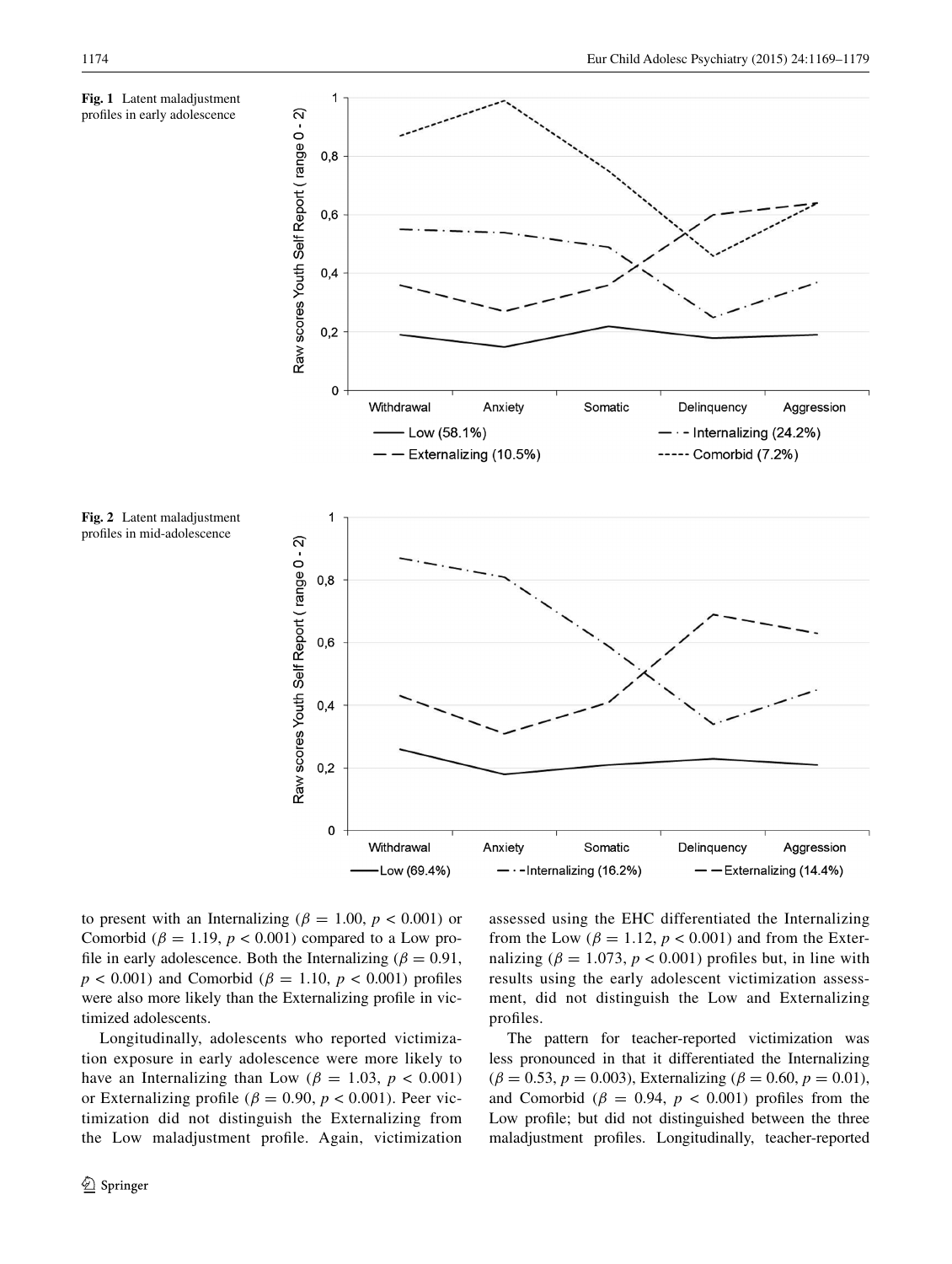victimization distinguished only the Externalizing and Low profiles ( $\beta = 0.51$ ,  $p = 0.01$ ) in mid-adolescence.

Stability and change: latent transition analysis

Next, we examined profile transitions and tested whether transition probabilities differed across experiences of peer victimization. Note that we did not examine or specify measurement invariance across time as the LTA models differed with regard to number of profiles. As a result of classification uncertainty, profile frequencies differ slightly between LPA and LTA, which is common to mixture models but did not affect the overall profile structure. Moreover, transition probability comparisons across levels of the victimization variable are descriptive because, in contrast to latent profile models including covariates, it is not possible (yet) to formally compare frequency differences.

Transition probabilities obtained from a covariate-free LTA suggest that the vast majority (89.4 %) of those with an early adolescent Low profile showed a Low profile in mid-adolescence as well. However, about 10 % of adolescents transitioned into one of the maladjustment profiles. Notably, stability for the Internalizing profile was modest  $(43.2\% )$  and most adolescents  $(47.9\% )$  recovered as suggested by their transition into the Low profile. Only few of those with an Externalizing profile in early adolescence transitioned into an Internalizing profile (4.0 %), most stayed within the Externalizing (72.2 %) or moved into the Low profile (23.8 %). Of note, many of those with an Internalizing profile in mid-adolescence displayed a Comorbid profile earlier (64.3 %).

We next entered peer victimization into the model, using the EHC assessments, which were coded to reflect three groups: no victimization, victimization already occurred prior to early adolescent assessment, and victimization also occurred since early adolescent assessment. Table [3](#page-6-0) shows transition probabilities for these groups. The probability to stay in the low group was reduced for recently victimized adolescents, as was the probability to move into the Externalizing group. In contrast, a transition into the Internalizing group was more likely for recently victimized than non-victimized adolescents (19.4 % compared to 2.3 %). In other words, almost one on five adolescents who showed a low profile in early adolescence and were subsequently victimized transitioned into the internalizing profile while this transition was observed in only 2.3 % of non-victimized adolescents.

Notably, victimization made little difference to transitions out of the Externalizing or Internalizing groups, but whether or not someone reported recent victimization differentiated transitions out of the Comorbid group. That is, victimized adolescents were more likely to transition into the internalizing profile with fewer non-victimized adolescents showing this movement whereas more non-victimized adolescents transitioned into the Externalizing profile than victimized adolescents.

## **Discussion**

Peer victimization is an acknowledged risk for adolescent maladjustment but we know little about the relative likelihood of specific maladjustment profiles. Moreover, research regarding the role of peer victimization in affecting stability and change in maladjustment patterns is scarce. Aiming to tackle these gaps in the literature, we first set out to replicate the results of Hanish and Guerra's [[28\]](#page-9-16) study on children and found that peer victimization most consistently predicted internalizing problems, which is in line with many studies [\[2](#page-8-1), [3,](#page-8-2) [23,](#page-9-28) [26](#page-9-29)], but contrasts Hanish and Guerra [[28\]](#page-9-16), who reported significant associations between victimization and externalizing maladjustment. These divergent results may be a consequence of focusing on different age groups, that is, there may be differences in how children respond to peer victimization in comparison to adolescents. Neuroimaging studies point at developmental variation in activation of relevant brain regions following exposure to experiences similar to victimization [\[40](#page-9-30)[–43](#page-9-31)]. Guyer et al., [40] for instance, reported that activation in regions involved in social affect and social reward increased linearly with age in a sample of 9–17 years old who completed a social interaction task in which they were

<span id="page-6-0"></span>**Table 3** Stability and change in profile membership based on transition probability by victimization in percent

|                                 | Mid-adolescence Low | Mid-adolescence Internalizing | Mid-adolescence Externalizing |
|---------------------------------|---------------------|-------------------------------|-------------------------------|
| Early adolescence Low           | 90.6/85.6/80.6      | 2.3/5.0/19.4                  | 7.2/9.4/0.0                   |
| Early adolescence Internalizing | 47.9/49.3/47.6      | 43.6/40.5/47.2                | 8.5/10.2/5.5                  |
| Early adolescence Externalizing | 24.8/18.9/32.6      | 3.4/10.3/0.0                  | 71.8/70.8/67.4                |
| Early adolescence Comorbid      | 12.4/12.5/8.5       | 55.6/75.0/72.5                | 32.0/12.5/19.0                |

The first column in each cell refers to transition probabilities for non-victimized adolescents, the second column refers to adolescents who were already victimized prior to early adolescence (i.e., earlier than first transition point) and the third column refers to adolescents who were only victimized between early and mid-adolescence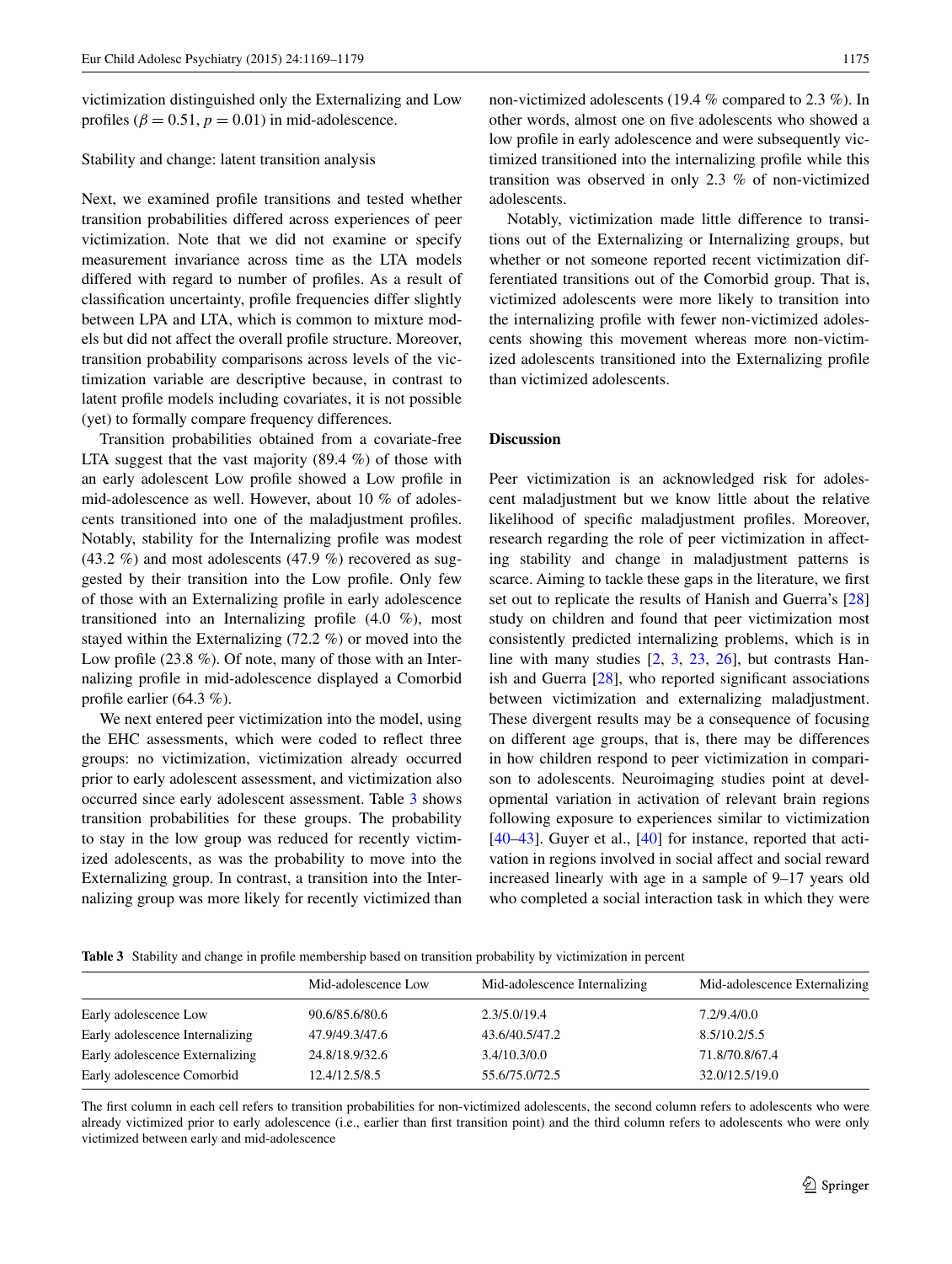confronted with acceptance and rejection ratings of virtual peers. A recent review [\[44](#page-9-32)] indicated that adolescence is a particularly sensitive period with regard to peer evaluations, and that the frequent onset of mental health problems in adolescence is likely linked to this heightened sensitivity. Thus, it may not be surprising that links between victimization and maladjustment differ by age.

Moreover, children are sometimes victimized as a consequence of their aggressive behavior [\[45](#page-9-33), [46](#page-9-34)], suggesting that associations between externalizing behavior and victimization may be bi-directional in childhood but not in adolescence when externalizing behavior can be associated with status and popularity among peers [[47,](#page-9-35) [48](#page-9-36)]. In other words, externalizing behavior may not be a consequence but an antecedent of victimization but this link may be specific to childhood.

Put broadly, our results suggest that peer victimization is multifinal only if different outcomes are considered separately but most strongly predicts internalizing maladjustment when symptoms are examined simultaneously. In other words, if the likelihood for different outcomes is tested at once, the association between victimization and externalizing problems appears to be suppressed in favor of internalizing problems. We do not argue that previously reported associations between peer victimization and externalizing problems are artifacts. What our results show, though, is that internalizing problems were more likely than externalizing problems in victimized adolescents.

It is possible that this greater likelihood of internalizing problems is only true when averaged across adolescents. That is, we know that the effect of peer victimization on maladjustment is not uniformly strong across individuals and that gender, temperament, and other factors affect the size of the association. It is possible that these moderating factors also determine the likelihood of a specific maladjustment profile. Thus, future studies are required that probe previously found moderators to elucidate whether they function as qualifiers on associations between peer victimization and relative likelihood of different maladjustment patterns. The findings of such studies could help in establishing specific associations between risk and outcome that exist for subgroups and may ultimately lead to targeted interventions. For instance, particular outcomes such as the Internalizing profile may be more likely in girls or individuals high on emotionality whereas the Externalizing profile may be more likely in boys or individuals low in self-control. Gendered interventions that also account for individual differences in temperament may thus be more successful.

Extending the latent profile models to describe stability and change in maladjustment, the transition model suggested that recently victimized adolescents more often began to show internalizing problems than their non-victimized counterparts whereas non-victimized adolescents more often reported externalizing problems than victimized adolescents. Starting out differently but essentially showing a similar pattern, those with comorbid maladjustment symptoms in early adolescence more often showed internalizing problems in mid-adolescence if they were victimized during this time than those who did not report peer victimization whereas the pattern was reversed for the transition into a profile with externalizing problems. Overall, these movements confirm that internalizing problems were not only more likely than symptom absence in victimized adolescents, but also more likely than externalizing problems. Notably, peer victimization may actually cushion the risk for externalizing behavior, which contradicts studies that found this association  $[4, 5]$  $[4, 5]$  $[4, 5]$  $[4, 5]$  $[4, 5]$  in single-outcome models. The origins of such different findings may again be found in study design (i.e., accounting for internalizing maladjustment, which seems to be the more likely correlate of victimization) and age. That is, externalizing behavior in adolescence is relatively common and often ascribed to peer groups' dynamics. Victimized adolescents lack access to such contexts and consequently may not find themselves in situations that are conducive to delinquency and aggression.

Of note, peer victimization explained only a modest proportion of variance in maladjustment. Mental health in adolescence is affected by a multitude of other potential risk factors ranging from neighborhood conditions and socioeconomic status [[49\]](#page-10-0) and family [\[50\]](#page-10-1) to biological [[51,](#page-10-2) [52](#page-10-3)] and genetic factors [[53](#page-10-4)[–55](#page-10-5)]. We cannot exclude the possibility that these factors also influenced the risk to be victimized by peers and would thus confound the associations found in the current study. In addition, exposure to more severe risks such as maltreatment, abuse, or extreme neglect would likely be more powerful in predicting adolescent mental health compared to peer victimization. However, we were keen on identifying the relative risk of a maladjustment profile compared to another profile as a function of peer victimization specifically. Our emphasis was on peer victimization and its outcomes rather than on finding the strongest predictor for externalizing or internalizing problems. For this question, the strategy applied in this study where we focused on a single rather than a set of predictor variables, was suited best as it is difficult to disentangle the respective contributions of peer victimization in affecting relative risk and likelihood for transition in the presence of several additional predictors. This is not to say that our models could not incorporate a greater number of predictors and other researchers are encouraged to further develop models in which a set of predictors is used to explain variation in outcomes.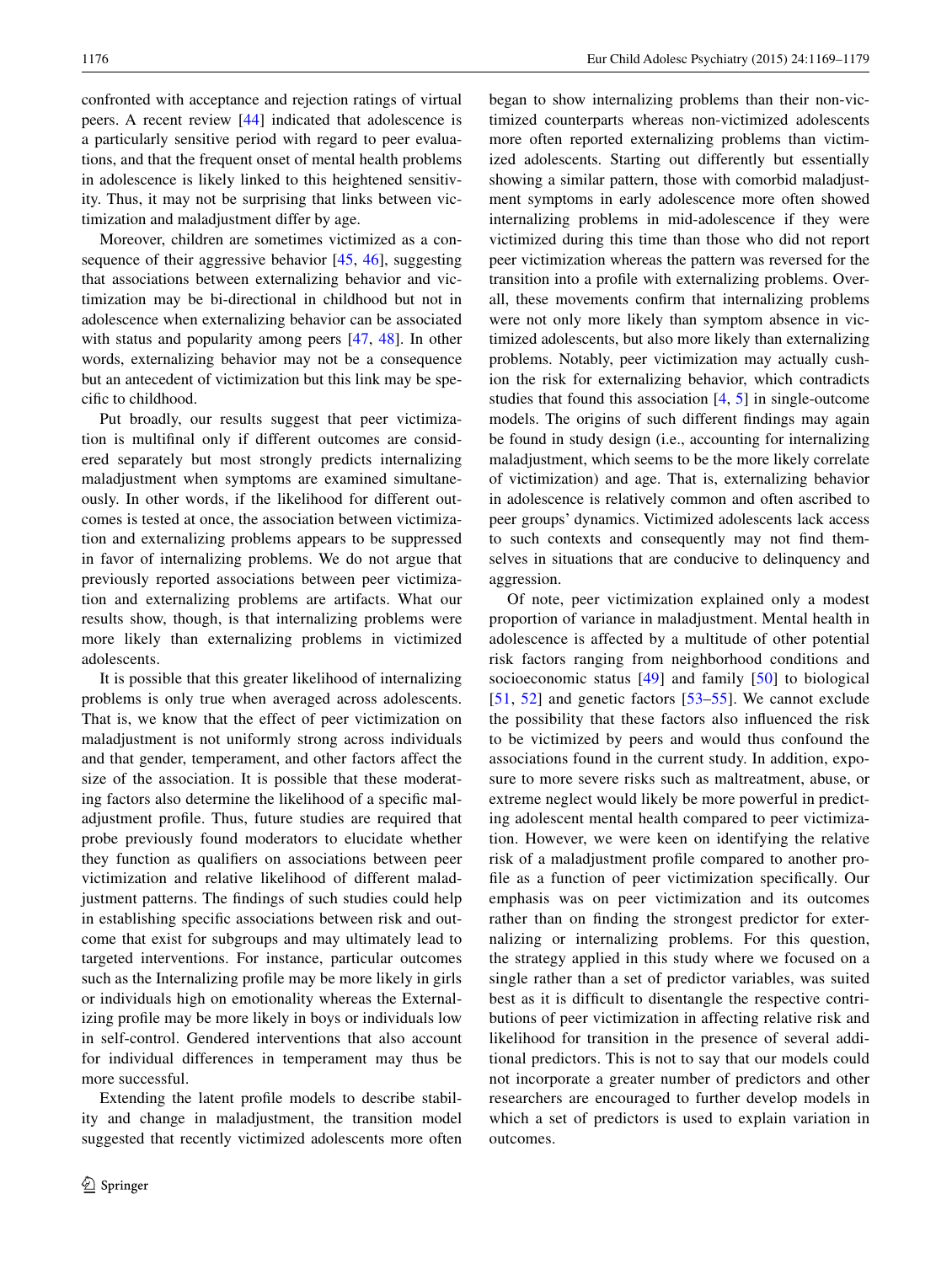#### Methodological considerations

The latent variable approach used here outperforms previous studies into peer victimization and maladjustment. Firstly, it accounts for the co-occurrence of different symptoms without reverting to artificial methods that attempt to eliminate shared symptom variance through use of regression residuals. Each profile contains information on endorsement of all symptoms, so information about withdrawal, anxiety, and somatic complaints is represented just as well as information on aggression and delinquency in all profiles. Secondly, deriving a variable that represents the distinct profiles opened the possibility to empirically test multifinality of peer victimization. Thirdly, latent transition analyses as longitudinal extensions of latent profiles allow for examining stability and change in maladjustment profiles, thus the advantages inherent to latent profile modeling are used in models that elucidate how movements over time are affected by covariates. Transition analyses are not limited to two assessments and the models presented here can be adapted to incorporate intermediate variables. Thus, we hope that our analyses provide a starting point for future studies that seek to understand different forms of maladjustment as outcomes of the same risk exposure and stability and change over time.

#### Limitations and future directions

Although this study is novel in methodological and substantive respect, findings need to be interpreted with some limitations in mind. For instance, we based many of our analyses on self-reports, which are more relevant to maladjustment but reflect subjective experiences rather than objective exposure of victimization and can be biased both up- and downwards [[56\]](#page-10-6). The use of single victimization items does not allow differentiating forms of victimization. Although the rate of affected adolescents is comparable to other studies [[1\]](#page-8-0), the binary nature of the construct potentially reduced power to detect associations with maladjustment. It is reassuring that results using self-reports from different time points and to some extent also analyses using teacher reports yielded comparable results. With respect to the teacher reports it is important to note that the three items used here reflect relational aggression but are not informative about chronicity or power structure between victims and their perpetrators. Put differently, teachers were not given a conventional definition of bullying, which poses a limitation and may explain the absence of an association between teacher-reported victimization and mid-adolescent delinquency and aggression. Again, given this limitation, it is reassuring that a similar pattern of associations with latent profiles was obtained when using self-reports.

We focused on a restricted and relatively non-specific range of maladjustment symptoms. This selection was based on prior peer victimization research but latent profiles can be based on many more indicators and as such may reflect more specific maladjustment patterns. Inclusion of additional indicators of maladjustment such as suicidality and self-harming behavior could further define the profiles. Notably, we derived a Comorbid profile with high levels on all maladjustment scales in early but not in midadolescence. Future studies are needed to examine whether developmental mechanisms split the Comorbid into Internalizing and Externalizing profile. This could elucidate whether comorbidity is indeed more likely in pre- compared to mid-adolescence.

Notwithstanding these limitations, our results extend previous knowledge by showing that, in the presence of peer victimization, internalizing maladjustment is not only more likely than absence of maladjustment symptoms but also more common than externalizing problems. This pattern was also evident over time in that victimized adolescents more often transitioned from the Low into the Internalizing profile than non-victimized adolescents. Taken together, our findings make a clear case for considering multiple outcomes simultaneously to fully understand concurrent and longitudinal associations between risk and maladjustment.

**Conflict of interest** On behalf of all authors, the corresponding author states that there is no conflict of interest.

#### **References**

- <span id="page-8-0"></span>1. Salmivalli C, Peets K (2009) Bullies, victims, and bully-victim relationships in middle childhood and early adolescence. Handb. Peer Interact. Relatsh. Groups. Guilford Press, New York, pp 322–340
- <span id="page-8-1"></span>2. Hawker DS, Boulton MJ (2000) Twenty years' research on peer victimization and psychosocial maladjustment: a meta-analytic review of cross-sectional studies. J Child Psychol Psychiatry 41:441–455
- <span id="page-8-2"></span>3. Zwierzynska K, Wolke D, Lereya TS (2013) Peer victimization in childhood and internalizing problems in adolescence: a prospective longitudinal study. J Abnorm Child Psychol 41:309–323
- <span id="page-8-3"></span>4. Jackson CL, Hanson RF, Amstadter AB et al (2012) The longitudinal relation between peer violent victimization and delinquency: results from a national representative sample of U.S. Adolesc J Interpers Violence 28:1596–1616
- <span id="page-8-4"></span>5. van Lier PAC, Vitaro F, Barker ED et al (2012) Peer victimization, poor academic achievement, and the link between childhood externalizing and internalizing problems. Child Dev 83:1775–1788
- <span id="page-8-5"></span>6. Gini G, Pozzoli T (2009) Association between bullying and psychosomatic problems: a meta-analysis. Pediatrics 123:1059–1065
- <span id="page-8-6"></span>7. Hunter SC, Durkin K, Heim D et al (2010) Psychosocial mediators and moderators of the effect of peer-victimization upon depressive symptomatology. J Child Psychol Psychiatry 51:1141–1149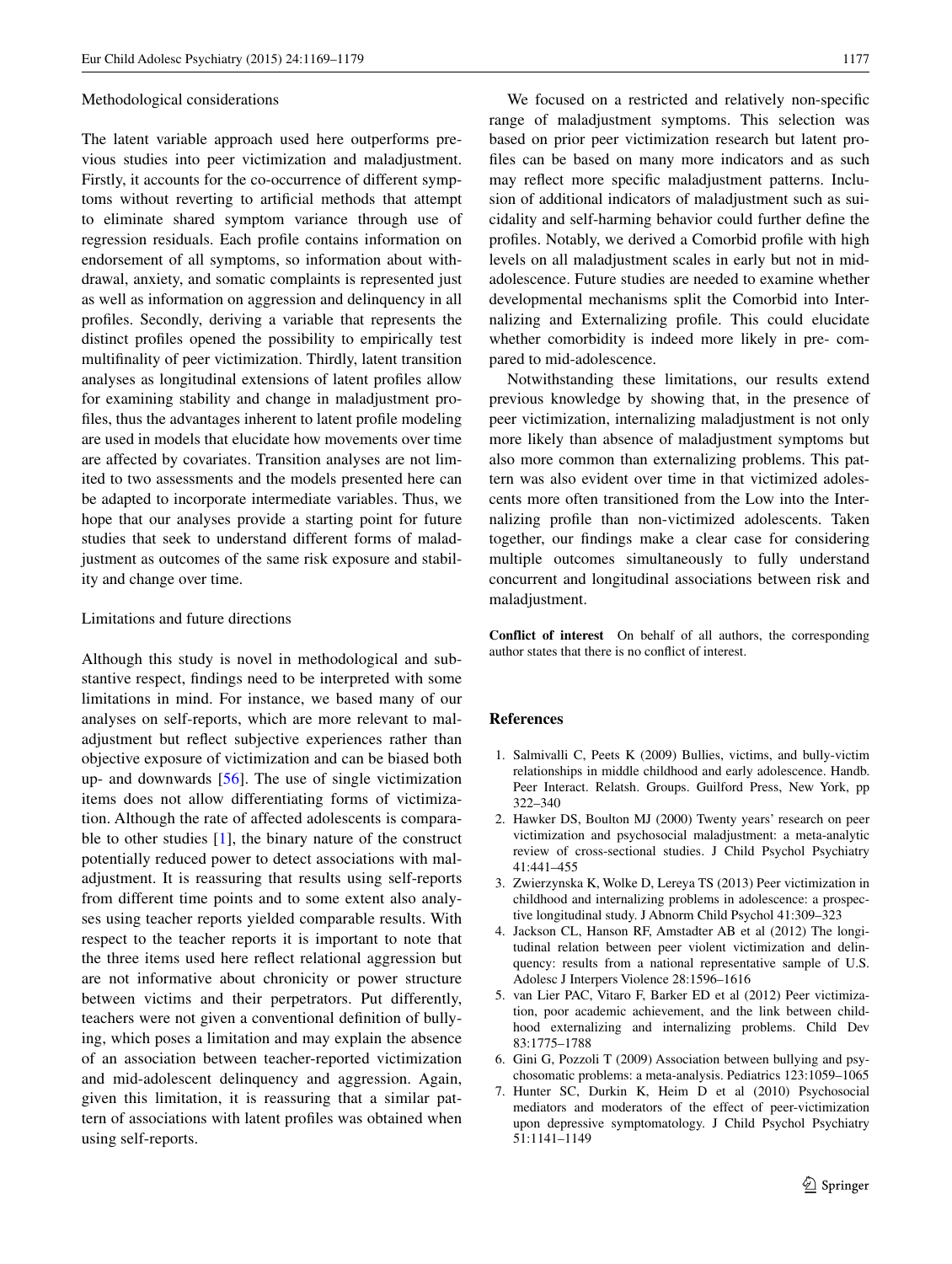- <span id="page-9-0"></span>8. La Greca AM, Harrison HM (2005) Adolescent peer relations, friendships, and romantic relationships: do they predict social anxiety and depression? J Clin Child Adolesc Psychol 34:49–61
- <span id="page-9-1"></span>9. Boivin M, Hymel S, Bukowski WM (1995) The roles of social withdrawal, peer rejection, and victimization by peers in predicting loneliness and depressed mood in childhood. Dev Psychopathol 7:765–785
- <span id="page-9-2"></span>10. Fisher HL, Moffitt TE, Houts RM et al (2012) Bullying victimisation and risk of self harm in early adolescence: longitudinal cohort study. BMJ 344:e2683
- <span id="page-9-3"></span>11. Wolke D, Schreier A, Zanarini MC, Winsper C (2012) Bullied by peers in childhood and borderline personality symptoms at 11 years of age: a prospective study. J Child Psychol Psychiatry 53:846–855
- <span id="page-9-4"></span>12. Klomek AB, Marrocco F, Kleinman M et al (2008) Peer victimization, depression, and suicidality in adolescents. Suicide Life Threat Behav 38:166–180
- <span id="page-9-5"></span>13. Sullivan TN, Farrell AD, Kliewer W (2006) Peer victimization in early adolescence: association between physical and relational victimization and drug use, aggression, and delinquent behaviors among urban middle school students. Dev Psychopathol 18:119
- <span id="page-9-6"></span>14. Perren S, Ettekal I, Ladd G (2013) The impact of peer victimization on later maladjustment: mediating and moderating effects of hostile and self-blaming attributions. J Child Psychol Psychiatry 54:46–55
- <span id="page-9-7"></span>15. Rudolph KD, Troop-Gordon W, Granger DA (2010) Peer victimization and aggression: moderation by individual differences in salivary cortisol and alpha-amylase. J Abnorm Child Psychol 38:843–856
- <span id="page-9-8"></span>16. Nixon CL, Linkie CA, Coleman PK, Fitch C (2011) Peer relational victimization and somatic complaints during adolescence. J Adolesc Health 49:294–299
- <span id="page-9-9"></span>17. Fekkes M, Pijpers FIM, Fredriks AM et al (2006) Do bullied children get ill, or do ill children get bullied? A prospective cohort study on the relationship between bullying and health-related symptoms. Pediatrics 117:1568–1574
- <span id="page-9-10"></span>18. Cicchetti D, Rogosch FA (1996) Equifinality and multifinality in developmental psychopathology. Dev Psychopathol 8:597–600
- <span id="page-9-11"></span>19. Cicchetti D, Rogosch FA (2002) A developmental psychopathology perspective on adolescence. J Consult Clin Psychol 70:6–20
- <span id="page-9-12"></span>20. Bertalanffy LV (1968) General system theory: foundations, development, applications. George Braziller, New York
- <span id="page-9-13"></span>21. Schreier A, Wolke D, Thomas K et al (2009) Prospective study of peer victimization in childhood and psychotic symptoms in a nonclinical population at age 12 years. Arch Gen Psychiatry 66:527–536
- <span id="page-9-14"></span>22. Barker ED, Arseneault L, Brendgen M et al (2008) Joint development of bullying and victimization in adolescence: relations to delinquency and self-harm. J Am Acad Child Adolesc Psychiatry 47:1030–1038
- <span id="page-9-28"></span>23. Hamilton JL, Shapero BG, Stange JP et al (2013) Emotional maltreatment, peer victimization, and depressive versus anxiety symptoms during adolescence: hopelessness as a mediator. J Clin Child Adolesc Psychol 42:332–347
- 24. Mrug S, Windle M (2010) Prospective effects of violence exposure across multiple contexts on early adolescents? internalizing and externalizing problems. J Child Psychol Psychiatry 51:953–961
- 25. Snyder J, Brooker M, Patrick MR et al (2003) Observed peer victimization during early elementary school: continuity, growth, and relation to risk for child antisocial and depressive behavior. Child Dev 74:1881–1898
- <span id="page-9-29"></span>26. Taylor KA, Sullivan TN, Kliewer W (2013) A longitudinal path analysis of peer victimization, threat appraisals to the self, and aggression, anxiety, and depression among urban African American adolescents. J Youth Adolesc 42:178–189
- <span id="page-9-15"></span>27. Yeung R, Leadbeater B (2010) Adults make a difference: the protective effects of parent and teacher emotional support on emotional and behavioral problems of peer-victimized adolescents. J Commun Psychol 38:80–98
- <span id="page-9-16"></span>28. Hanish LD, Guerra NG (2002) A longitudinal analysis of patterns of adjustment following peer victimization. Dev Psychopathol 14:69–89
- <span id="page-9-17"></span>29. Laursen BP, Hoff E (2006) Person-centered and variable-centered approaches to longitudinal data. Merrill Palmer Q 52:377–389
- <span id="page-9-18"></span>30. Asparouhov T, Muthén B (2012) Auxiliary variables in mixture modeling: A 3-step approach using Mplus. Mplus Web Notes 15
- <span id="page-9-19"></span>31. Magidson J, Vermunt J (2002) Latent class models for clustering: a comparison with K-means. Can J Mark Res 20:36–43
- <span id="page-9-20"></span>32. Ormel J, Oldehinkel AJ, Sijtsema J et al (2012) The TRacking adolescents' individual lives survey (TRAILS): design, current status, and selected findings. J Am Acad Child Adolesc Psychiatry 51:1020–1036
- <span id="page-9-21"></span>33. Huisman M, Oldehinkel AJ, Winter AD et al (2008) Cohort profile: the Dutch "TRacking adolescents" individual lives' survey'; TRAILS. Int J Epidemiol 37:1227–1235
- <span id="page-9-22"></span>34. Nederhof E, Jorg F, Raven D et al (2012) Benefits of extensive recruitment effort persist during follow-ups and are consistent across age group and survey method. The TRAILS study. BMC Med Res Methodol 12:93–108
- <span id="page-9-23"></span>35. Achenbach TM, Dumenci L, Rescorla LA (2013) DSMoriented and empirically based approaches to constructing scales from the same item pools. J Clin Child Adolesc Psychol 32:328–340
- <span id="page-9-24"></span>36. Achenbach TM, Rescorla LA (2001) Manual for ASEBA School-Age Forms & Profiles. Burlingt, Vt ASEBA
- <span id="page-9-25"></span>37. Caspi A, Moffitt TE, Thornton A, Freedman D (1996) The life history calendar: a research and clinical assessment method for collecting retrospective event-history data. Int J Methods Psychiatr Res 6:101–114
- <span id="page-9-26"></span>38. Feingold A, Tiberio SS, Capaldi DM (2013) New approaches for examining associations with latent categorical variables: applications to substance abuse and aggression. Psychol Addict Behav 28:257–267
- <span id="page-9-27"></span>39. Muthén LK, Muthén BO (1998) Mplus User's Guide, Seventh Edition
- <span id="page-9-30"></span>40. Guyer AE, Choate VR, Pine DS, Nelson EE (2012) Neural circuitry underlying affective response to peer feedback in adolescence. Soc Cogn Affect Neurosci 7:81–92
- 41. Moor BG, Güroğlu B, Op de Macks ZA et al (2012) Social exclusion and punishment of excluders: neural correlates and developmental trajectories. NeuroImage 59:708–717
- 42. Sebastian C, Viding E, Williams KD, Blakemore S-J (2010) Social brain development and the affective consequences of ostracism in adolescence. Brain Cogn 72:134–145
- <span id="page-9-31"></span>43. Sebastian CL, Roiser JP, Tan GCY et al (2010) Effects of age and MAOA genotype on the neural processing of social rejection. Genes Brain Behav 9:628–637
- <span id="page-9-32"></span>44. Blakemore S-J, Mills KL (2014) Is adolescence a sensitive period for sociocultural processing? Annu Rev Psychol 65:187–207
- <span id="page-9-33"></span>45. Kochenderfer-Ladd B (2003) Identification of aggressive and asocial victims and the stability of their peer victimization. Merrill Palmer Q 49:401–425
- <span id="page-9-34"></span>46. Toblin RL, Schwartz D, Hopmeyer GA, Abou-ezzeddine T (2005) Social–cognitive and behavioral attributes of aggressive victims of bullying. J Appl Dev Psychol 26:329–346
- <span id="page-9-35"></span>47. Prinstein MJ, Cillessen AH (2003) Forms and functions of adolescent peer aggression associated with high levels of peer status. Merrill-Palmer Q 1982: 310–342
- <span id="page-9-36"></span>48. Sijtsema JJ, Veenstra R, Lindenberg S, Salmivalli C (2009) Empirical test of bullies' status goals: assessing direct goals, aggression, and prestige. Aggress Behav 35:57–67